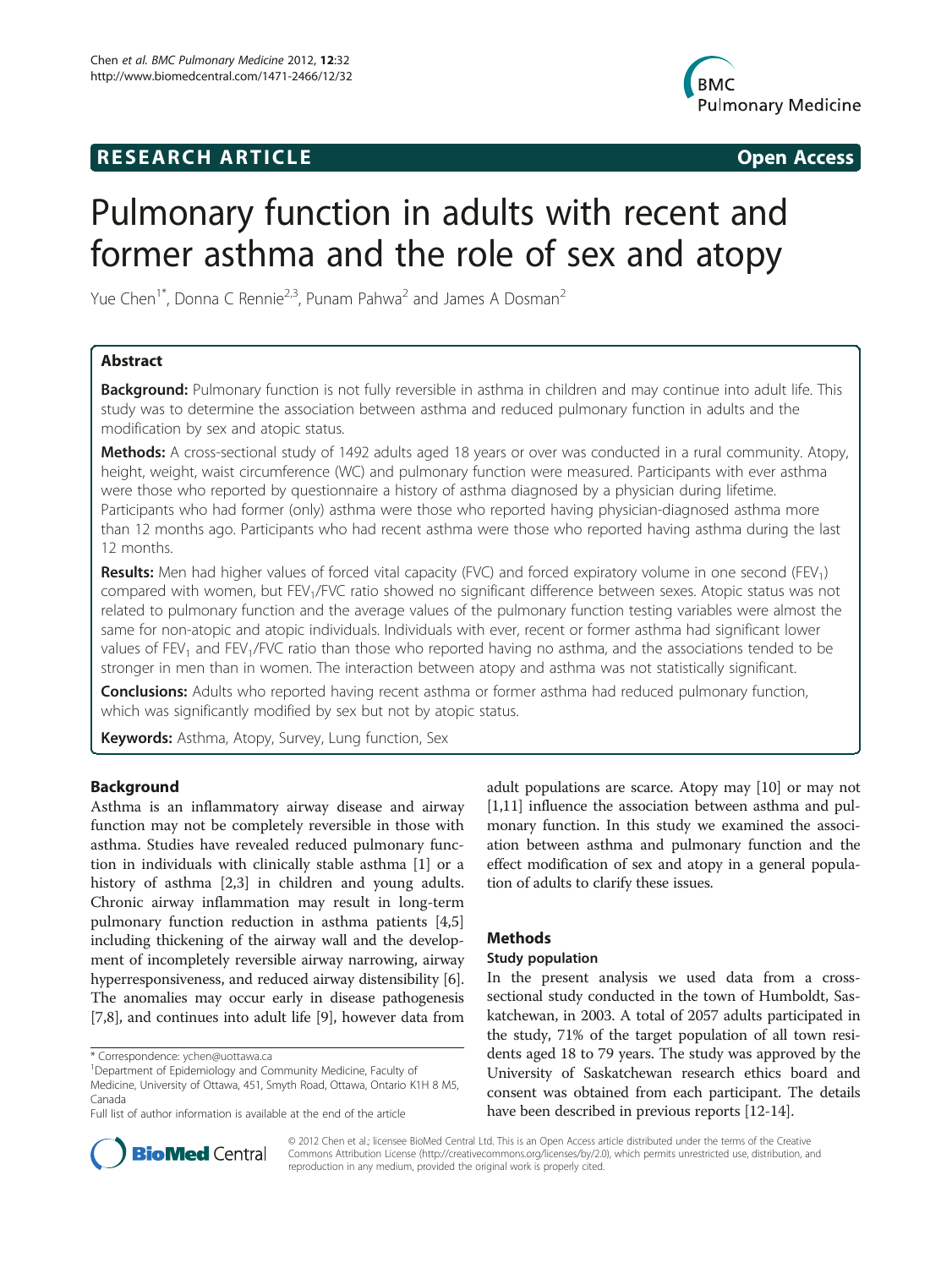## <span id="page-1-0"></span>Questionnaire

All the participants completed a self-administrated questionnaire, and provided information including demographic factors, education, occupation, income, smoking habits, coffee and alcohol consumption, respiratory symptoms and illnesses. Participants with ever asthma were those who responded positively to one or both of the following question: 1) "During the past 12 months, has a doctor ever said you had asthma?"; and 2) "Before the past 12 months, has a doctor ever said you had asthma?". Participants with former (only) asthma were those who responded "no" to the first question but "yes" the second question. Participants with recent asthma were those who responded "yes" to the first question.

Individuals who reported smoking every day or almost everyday, and had smoked at least 20 packs during their lifetime, were defined as current smokers. People who were regular smokers but at the time of the survey, had quit for at least 6 months, were considered as former smokers. Otherwise, subjects were defined as nonsmokers. Perceived level of physical activities was also recorded. Physical activity in spare time was measured by asking the question: "Compared to the way other people your age now spend their spare time, would you say you are: more physically active, equally physically active or less physically active?" We use the same definitions in previous reports [\[12-14](#page-5-0)].

#### Clinical measurements

During a clinical visit, lung function, height, weight and waist circumference (WC) were measured. Weight was measured to the nearest 0.1 kg. Height and WC were measured in centimetres. Height was measured using a fixed tape measure with participants standing shoeless on a hard surface. Waist circumference was measured between the lowest rib and the iliac crest, horizontally through the narrowest part of the torso [[15](#page-5-0)]. BMI was calculated as weight (kg)/height<sup>2</sup> (m<sup>2</sup>).

Skin prick testing included 4 allergens: D pteronyssinus, mixed grasses # (Western Allergy, Vancouver, CA), Fel d, Alternaria tenius, as well as positive (histamine) and negative (saline) controls (Omega Laboratories and Hollister-Stier, Mississauga, CA). Adults were considered atopic if they had a raised wheal greater than or equal to 3 mm compared to the saline control on skin prick testing [\[16\]](#page-5-0).

Table 1 Anthropometric measures, pulmonary function and smoking by sex and atopy in subjects with and without asthma

|                                      | Sex                          |                 | Atopy           |                 |                 |
|--------------------------------------|------------------------------|-----------------|-----------------|-----------------|-----------------|
|                                      | Men                          | Women           | <b>No</b>       | Yes             | <b>Total</b>    |
| Subjects without asthma              | $(n = 674)$                  | $(n = 818)$     | $(n = 1060)$    | $(n = 432)$     | $(n = 1492)$    |
| Age (years)                          | $51.2 \pm 15.2$ <sup>*</sup> | $50.5 \pm 15.7$ | $51.7 \pm 15.2$ | $48.7 \pm 15.8$ | $50.8 \pm 15.5$ |
| Weight(kg)                           | $90.2 \pm 15.9$              | $74.4 \pm 16.3$ | $80.7 \pm 17.7$ | $83.6 \pm 18.2$ | $81.5 \pm 17.9$ |
| Height (m)                           | $175.5 \pm 6.3$              | $162.5 \pm 6.3$ | $168.1 \pm 8.9$ | $169.1 \pm 9.2$ | $168.4 \pm 9.0$ |
| $BMI^{\dagger}$ (kg/m <sup>2</sup> ) | $29.2 \pm 4.8$               | $28.2 \pm 6.0$  | $28.4 \pm 5.5$  | $29.2 \pm 5.7$  | $28.7 \pm 5.5$  |
| WC <sup>†</sup> (cm)                 | $100.5 \pm 12.1$             | $87.8 \pm 14.0$ | $92.9 \pm 14.6$ | $95.1 \pm 14.3$ | $93.6 \pm 14.6$ |
| Packyears                            | $9.5 \pm 14.5$               | $5.8 \pm 15.8$  | $7.9 \pm 16.7$  | $6.4 \pm 11.3$  | $7.5 \pm 15.4$  |
| FVC <sup>†</sup> (L)                 | $4.77 \pm 0.99$              | $3.43 \pm 0.76$ | $3.99 \pm 1.09$ | $4.14 \pm 1.09$ | $4.04 \pm 1.10$ |
| $FEV1\dagger(L)$                     | $3.80 \pm 0.86$              | $2.78 \pm 0.65$ | $3.20 \pm 0.91$ | $3.33 \pm 0.90$ | $3.24 \pm 0.91$ |
| $FEV1/FVC$ (%)                       | $79.6 \pm 7.5$               | $80.9 \pm 6.0$  | $80.2 \pm 6.7$  | $80.6 \pm 6.7$  | $80.3 \pm 6.7$  |
| Subjects with ever asthma            | $(n = 33)$                   | $(n = 89)$      | $(n = 68)$      | $(n = 54)$      | $(n = 122)$     |
| Age (years)                          | $51.2 \pm 16.4$              | $47.5 \pm 16.4$ | $52.9 \pm 16.7$ | $42.9 \pm 14.4$ | $48.5 \pm 16.4$ |
| Weight(kg)                           | $86.5 \pm 14.9$              | $78.3 \pm 15.5$ | $80.4 \pm 16.6$ | $80.6 \pm 14.8$ | $80.5 \pm 15.7$ |
| Height (m)                           | $175.6 \pm 7.5$              | $162.6 \pm 6.1$ | $165.4 \pm 9.2$ | $166.9 \pm 8.1$ | $166.1 \pm 8.7$ |
| BMl(kg/m <sup>2</sup> )              | $28.1 \pm 4.6$               | $29.7 \pm 6.3$  | $29.4 \pm 5.9$  | $29.1 \pm 5.9$  | $29.3 \pm 5.9$  |
| WC(cm)                               | $99.3 \pm 12.1$              | $92.5 \pm 14.5$ | $95.5 \pm 15.2$ | $92.9 \pm 12.7$ | $94.3 \pm 14.2$ |
| Packyears                            | $9.5 \pm 16.6$               | $7.1 \pm 22.7$  | $7.3 \pm 15.0$  | $8.3 \pm 27.1$  | $7.7 \pm 21.1$  |
| FVC(L)                               | $4.58 \pm 1.06$              | $3.41 \pm 0.88$ | $3.49 \pm 1.00$ | $4.02 \pm 1.06$ | $3.72 \pm 1.06$ |
| FEV <sub>1</sub> (L)                 | $3.46 \pm 1.07$              | $2.74 \pm 0.82$ | $2.73 \pm 0.88$ | $3.20 \pm 0.97$ | $2.94 \pm 0.95$ |
| FEV <sub>1</sub> /FVC(%)             | $74.8 \pm 9.93$              | $79.6 \pm 8.1$  | $77.7 \pm 9.7$  | $79.0 \pm 7.7$  | $78.3 \pm 0.89$ |

\* Mean ± standard deviation.

<sup>†</sup>BMI, body mass index; FVC, forced vital capacity; FEV<sub>1</sub>, forced expired volume in one second; WC, waist circumference.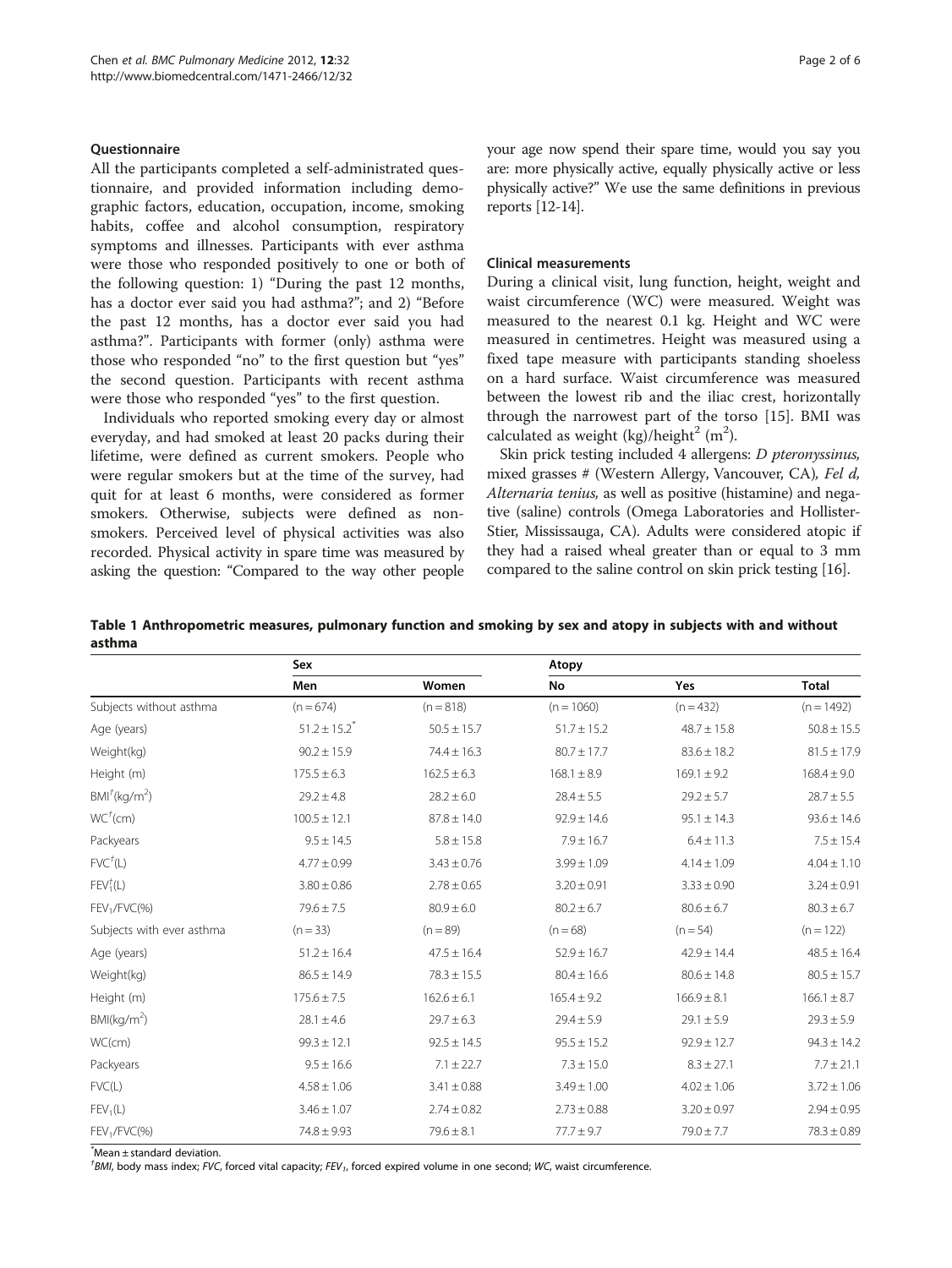A MedGraphics CPF-S System (Medical Graphics Corporation. St. Paul, MN 55127, 1992) was used for pulmonary function testing. Two machines were calibrated using a standard syringe every morning during the study period. Each subject was tested based on the American Thoracic Society criteria defined in the 1987 Standardization of Spirometry [[17](#page-5-0)]. Forced vital capacity (FVC), forced expiratory volume in one second (FEV<sub>1</sub>) and FEV<sub>1</sub>/FVC  $(\%)$ were included in this analysis. Values were corrected to body temperature and pressure saturated with water vapour (BTPS).

#### Statistical analysis

We examined the associations of pulmonary function with ever, recent and former asthma and their variations between men and women and between atopic and nonatopic individuals by using multivariate analysis of variance (MANOVA). FVC,  $FEV_1$  and  $FEV_1/FVC$ (%) were considered simultaneously, and sex, age, height, body weight, WC and pack-years of smoking (one pack-year is equal to 20 cigarettes smoked per day for a year) were adjusted. Adjusted means and 95% confidence intervals for pulmonary function testing variables were calculated for subjects with and without asthma and their differences associated with sex and atopic status were determined and related interactions were tested. Associations were considered to be statistically significant if p values were less than 0.05 (two sides). All the analyses were conducted by using SPSS version 11.5.

# Results

Of 2057 participants, 1492 (72.5%) provided all related questionnaire information, had pulmonary function testing and skin prick testing results and height, weight and WC measures. Table [1](#page-1-0) describes the distribution of anthropometric measures, pulmonary function testing variables and pack-years of smoking according to the status of ever asthma stratified by sex and atopic status.

In multivariate analysis, we first examined the independent associations of FVC and  $FEV<sub>1</sub>$  and  $FEV<sub>1</sub>/FVC$ ratio with ever asthma, sex and atopy. Age, height, weight, WC and pack-years of smoking were important predictors for FVC and  $FEV_1$  and/or  $FEV_1/FVC$  ratio and were included in the regression models (Table 2). Body mass index was no longer significant predictor and was excluded from the models. Interactions for these variables with asthma status were not statistically significant at the alpha level of 0.05. Ever asthma was significantly associated with reduced  $FEV_1$  and  $FEV_1/FVC$ ratio, while atopy showed no impact on the pulmonary function testing variables. Women had lower mean values of FVC and  $FEV_1$  compared with men, but average  $FEV<sub>1</sub>/FVC$  ratio was almost the same.

| Page 3 of 6 |  |  |  |
|-------------|--|--|--|
|-------------|--|--|--|

Table 2 Adjusted means and 95% confidence intervals of lung function testing variables by sex, atopy and asthma  $(n = 1614)^{n}$ 

|             | FVC <sup>†</sup> (L) |           | FEV <sub>1</sub> <sup>†</sup> (L) |           | $FEV1/FVC$ (%) |           |
|-------------|----------------------|-----------|-----------------------------------|-----------|----------------|-----------|
|             | Mean                 | 95% CI    | Mean                              | 95% CI    | Mean           | 95% CI    |
| Sex         |                      |           |                                   |           |                |           |
| Men         | 4.39                 | 4.34-4.45 | 3.54                              | 3.49-3.59 | 80.6           | 79.9-81.2 |
| Women       | 3.72                 | 3.67-3.76 | 2.97                              | 2.93-3.01 | 79.9           | 79.3-80.4 |
| P value     | < 0.001              |           | < 0.001                           |           | 0.158          |           |
| Atopy       |                      |           |                                   |           |                |           |
| No          | 4.01                 | 3.98-4.04 | 3.22                              | 3.19-3.24 | 80.2           | 79.8-80.6 |
| Yes         | 4.02                 | 3.97-4.07 | 3.22                              | 3.18-3.27 | 80.1           | 79.6-80.7 |
| P value     | 0.668                |           | 0.776                             |           | 0.924          |           |
| Ever asthma |                      |           |                                   |           |                |           |
| No          | 4.02                 | 3.99-4.05 | 3.23                              | 3.20-3.26 | 80.4           | 80.0-80.7 |
| Yes         | 3.92                 | 3.82-4.02 | 3.07                              | 2.98-3.16 | 77.8           | 76.7-79.0 |
| P value     | 0.050                |           | 0.001                             |           | < 0.001        |           |

\* Multivariate analysis of variance; models included sex, age, height, weight, waist circumference, smoking, atopy and asthma.

<sup>†</sup>FVC, forced vital capacity;  $\overline{F}V_1$ , forced expired volume in one second; SE, standard error; WC, waist circumference.

Similar results were revealed when former asthma and recent asthma were considered separately. Significantly lower values of  $FEV<sub>1</sub>$  and  $FEV<sub>1</sub>/FVC$  ratio were observed in those with former asthma than those with no asthma and in those with recent asthma than those without recent asthma (Figure [1](#page-3-0)).

The association between asthma and reduced  $FEV<sub>1</sub>$ was more pronounced in men than in women and in non-atopic than atopic individuals. Table [3](#page-3-0) shows that on average people with ever asthma had a reduction of 0.33 L of  $FEV<sub>1</sub>$  compared to non-asthmatic persons in men  $(p<0.05)$ , and the corresponding reduction was only 0.09 L for women ( $p > 0.05$ ). The interaction between asthma and sex was statistically significant. Ever asthma was associated with a reduction of 0.20 L of  $FEV<sub>1</sub>$  in people with no atopy (p<0.05) and with only 0.10 L in atopic people ( $p > 0.05$ ), but the interaction between ever asthma and atopy was not statistically significant. Similarly, the association between ever asthma and  $FEV<sub>1</sub>/FVC$  ratio was statistically significant in men and non-atopic people, but not in women and atopic people, while the interaction between asthma and atopy did not reach statistical significance. We did not detect other important effect modifiers for the association between asthma status and pulmonary function testing variables.

# **Discussion**

Our data demonstrated that adults with asthma had reduced airway function indicated by  $FEV_1$  and  $FEV_1$ FVC ratio in adults. This reduced airway function was observed not only in adults with recent asthma but also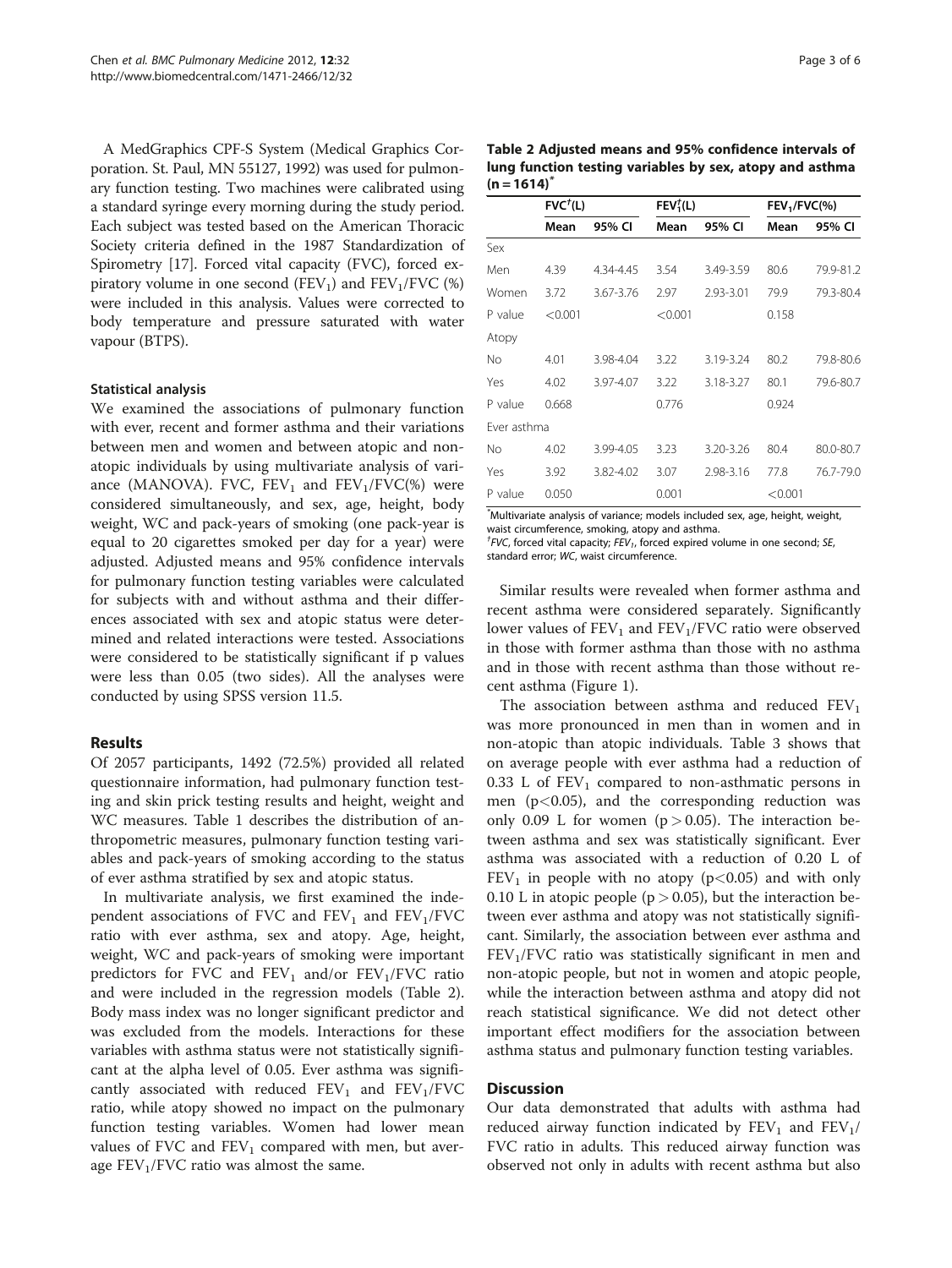<span id="page-3-0"></span>

in those with only former asthma. Our results are consistent with earlier observations among children and young adults. Nakadate and Kagawa [[3\]](#page-4-0) investigated 441 primary school children and found reduced lung function with a history of asthma even if they had been in remission for several years. Yang et al. [[1\]](#page-4-0) found reduced lung function in 242 children with clinically stable asthma compared with 100 non-asthmatic controls.

| Table 3 Adiusted means and 95% confidence intervals of |
|--------------------------------------------------------|
| lung function testing variables related to ever asthma |
| according to sex and atopy (n = $1614$ ) <sup>t</sup>  |

| Sex/                          | Ever<br>asthma | $FVC+(L)$ |                | FEV <sub>1</sub> <sup>†</sup> (L) |               | $FEV1/FVC$ (%) |           |  |
|-------------------------------|----------------|-----------|----------------|-----------------------------------|---------------|----------------|-----------|--|
| Atopy                         |                | Mean      | 95% CI         | Mean                              | 95% CI        | Mean           | 95% CI    |  |
| Sex                           |                |           |                |                                   |               |                |           |  |
| Men                           | No             | 4.41      | 4.35-4.46 3.56 |                                   | $3.51 - 3.61$ | 80.9           | 80.2-81.5 |  |
|                               | Yes            | 4.21      | 4.02-4.41      | 3.23                              | 3.05-3.40     | 76.2           | 74.0-78.5 |  |
| Women                         | No             | 3.72      | 3.67-3.77 2.97 |                                   | 2.93-3.02     | 80.0           | 79.4-80.5 |  |
|                               | Yes            | 3.65      | 3.54-3.77      | 2.88                              | 2.78-2.99     | 78.2           | 76.9-79.6 |  |
| P value for<br>asthma x sex   |                | 0.283     |                | 0.024                             |               | 0.033          |           |  |
| Atopy                         |                |           |                |                                   |               |                |           |  |
| No                            | No             | 4.02      | 3.99-4.05 3.23 |                                   | 3.20-3.26     | 80.4           | 80.0-80.8 |  |
|                               | Yes            | 3.88      | 3.75-4.02 3.03 |                                   | 2.91-3.15     | 77.5           | 75.9-79.1 |  |
| Yes                           | No.            | 4.03      | 3.97-4.08      | 3.23                              | 3.18-3.28     | 80.3           | 79.7-80.9 |  |
|                               | Yes            | 3.96      | 3.81-4.12 3.12 |                                   | 2.99-3.25     | 78.2           | 76.5-79.9 |  |
| P value for<br>asthma x atopy |                | 0.524     |                | 0.346                             |               | 0.511          |           |  |

\* Multivariate analysis of variance; models included sex age, height, weight, waist circumference, smoking, atopy and asthma as well as sex x asthma or atopy x asthma interaction term.

 $^{\dagger}$ FVC, forced vital capacity; FEV<sub>1</sub>, forced expired volume in one second; SE, standard error; WC, waist circumference.

Mosfeldt Laursen et al. [[2\]](#page-4-0) studied 77 children or young adults aged 12–24 years with former asthma, current asthma or no asthma and demonstrated that former asthmatics with no current respiratory symptoms had obstructive airflow limitation and increased bronchial responsiveness.

Our data suggest that in adults with recent or former asthma, pulmonary function was not fully reversible. The damage to airway function is likely due to pathological modification of the bronchial airway structures or airway remodeling. Although the mechanisms are not fully understood, there is an expansion of the airway wall vascular compartment involving both enlargement of existing vascular structures and the formation of new vessels [[6](#page-4-0)], and an increased smooth muscle mass and airway narrowing [\[18](#page-5-0)]. Damage to the epithelium may play an important role in the process, which can be caused by exposures to pathogens, allergens, environmental pollutants, cigarette smoke, and mechanical injuries [\[19](#page-5-0)]. Irreversible loss of pulmonary function in asthma can begin in childhood and continue into adult life [\[9](#page-5-0)]. In a cohort from birth to the age of 26 years Rasmussen et al. [\[9](#page-5-0)] found that asthma in childhood was associated with a low postbronchodilator ratio of  $FEV<sub>1</sub>$ to vital capacity at the age of 18 and 26 years, and with an accelerated decline in pulmonary function and decreased reversibility. Thus, asthma may cause some permanent airway function damage. Irreversible airway obstruction is related to poor prognosis in asthma [[20](#page-5-0)].

In the present study, we found that sex was a significant effect modifier for the association between asthma and pulmonary function. The reduction in pulmonary function due to recent or former asthma was more marked in men than in women. A previous study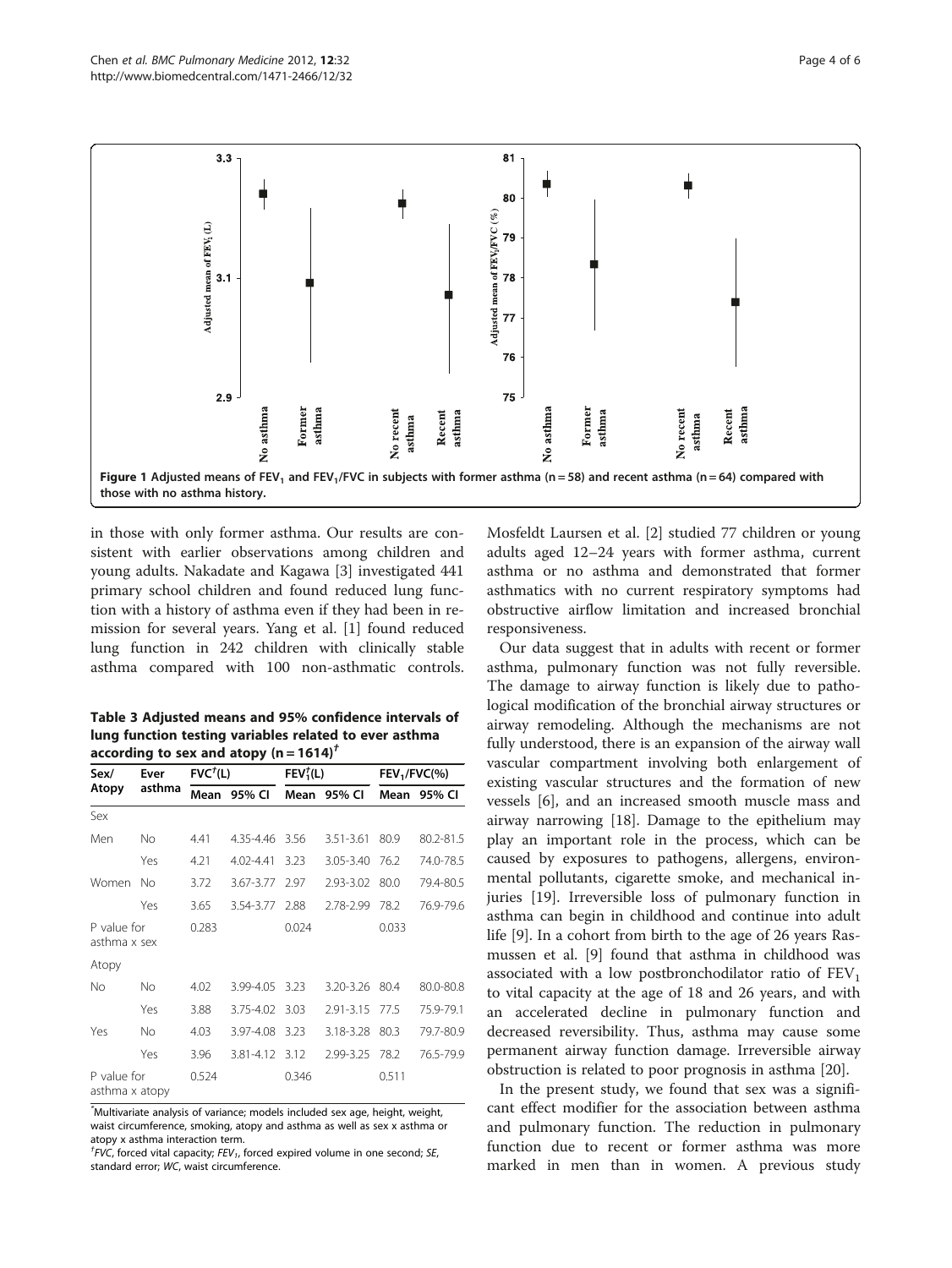<span id="page-4-0"></span>showed that asthma and male sex were independently associated with low postbronchodilator ratio of  $FEV<sub>1</sub>$  to vital capacity [\[9\]](#page-5-0). In animal studies, sex influences the remodeling process in asthma [[21](#page-5-0),[22](#page-5-0)], and possible reasons need to be further explored. Reporting bias should not be ignored for the observed sex difference if men tended to under-report and/or women to over-report asthma. In our study, women were more likely to have asthma than men, and this has been observed in previous surveys in the same region and in Canada. A recent report demonstrated that female sex was an independent risk factor for the incidence of non-allergic asthma [\[23](#page-5-0)]. Non-allergic asthma was more likely to be underdiagnosed but the diagnoses bias was similar for men and women [[23\]](#page-5-0) The differences in asthma prevalence and incidence need to be further explored.

Our data demonstrated that atopy had no notable impact on pulmonary function. Some previous crosssectional and longitudinal studies have shown no significant associations between atopy and  $FEV<sub>1</sub>$  in adults [[24,25\]](#page-5-0). One study found that atopy alone was not related to the  $FEV_1$ , but in atopic patients the relationship between bronchial hyperresponsiveness and  $FEV<sub>1</sub>$ was stronger compared with nonatopic patients [\[26](#page-5-0)]. Other studies demonstrated that atopy was related to lower lung function in young adults with asthma [\[27](#page-5-0)] or independently of asthma [[28\]](#page-5-0). Atopy seems not an independent risk factor for pulmonary function in children [1,[29\]](#page-5-0), although atopy was found to be associated with low pulmonary function in children with asthma or wheeze [[30](#page-5-0)]. Our study showed that atopy did not significantly modify the association between asthma and pulmonary function and was not an important risk factor for pulmonary function in adults.

Among the study subjects, 27 reported using asthma medication during the past 12 months. Self-reported asthma medication use during the past 12 months did not significantly predict pulmonary function or modified the association between asthma and pulmonary function testing variables. One limitation of the study is that asthma diagnosis is solely based on self-reporting. The current study did not have information on bronchial hyperreactivity. If pulmonary function was fully reversible in asthma and chronic obstructive pulmonary disease (COPD) was misdiagnosed as asthma, we would have observed reduced pulmonary function in "asthma" patients. Since COPD is common in elderly people but rare in young adults, we analyzed the data stratified by age. The association between self-reported asthma and pulmonary function was similar in younger and older age groups. In addition, self-reported former asthma, which is not likely to be COPD, was significantly related to low pulmonary function, suggesting possible information bias is not an explanation for our findings. In this study we used four most important allergens for our skin prick test and 28% were positive. A larger panel of allergens would increase the likelihood of atopy detected, and there was a potential under-diagnosis of atopy in our study.

## Conclusions

There was reduced pulmonary function in adults with ever, recent or former asthma and the association tended to be stronger in men than in women, but similar in those with and without atopy. There is a possibility that airway remodeling in asthma results in reduced pulmonary function and risk factors for irreversible airway obstruction need further investigation.

#### Abbreviations

BMI: Body mass index; FEV<sub>1</sub>: Forced expiratory volume in the first second; BTPS: Body temperature and pressure saturated with water vapour; FVC: Forced vital capacity; FEF: Forced expiratory flow rate; MANOVA: Multivariate analysis of variance; SE: Standard error; WC: Waist circumference.

#### Competing interests

The authors declare that they have no competing interests.

#### Acknowledgments

The authors are grateful to the people of Humboldt, Saskatchewan, Canada, for their outstanding support for, and cooperation with the community studies involved. The study was supported by a grant from the Canadian Institutes of Health Research (CIHR) (200203MOP-100752-POP-CCAA-11829).

#### Author details

<sup>1</sup>Department of Epidemiology and Community Medicine, Faculty of Medicine, University of Ottawa, 451, Smyth Road, Ottawa, Ontario K1H 8 M5, Canada. <sup>2</sup> Canadian Centre for Health and Safety in Agriculture, University of Saskatchewan, 103, Hospital Drive, P.O. Box 120, R.U.H, Saskatoon, Saskatchewan S7N 0 W8, Canada. <sup>3</sup>College of Nursing, University of Saskatchewan, 107, Wiggins Road, SaskatoonSaskatchewan S7N 5E5, Canada.

#### Authors' contributions

All authors contributed to the conception and design of the study; DR, PP and JD supervised the data collection; YC performed the statistical analysis and prepare the first draft of the manuscript. All authors contributed to the writing of the manuscript. All authors read and approved the final manuscript.

#### Received: 19 December 2011 Accepted: 29 June 2012 Published: 29 June 2012

#### References

- 1. Yang E, Kim W, Kwon BC, Choi SY, Sohn MH, Kim KE: Relationship among pulmonary function, bronchial hyperresponsiveness, and atopy in children with clinically stable asthma. Lung 2006, 184(2):73–79.
- 2. Mosfeldt Laursen E, Kaae Hansen K, Backer V, Bach-Mortensen N, Prahl P, Koch C: Pulmonary function in adolescents with childhood asthma. Allergy 1993, 48(4):267–272.
- Nakadate T, Kagawa J: Pulmonary function development in children with past history of asthma. J Epidemiol Community Health 1992, 46(4):437-442.
- 4. Foo AL, Sly PD: Pulmonary function in a hospital population of asthmatic children. J Asthma 1991, 28(4):273–280.
- 5. Male I, Richter H, Seddon P: Children's perception of breathlessness in acute asthma. Arch Dis Child 2000, 83(4):325–329.
- 6. Bischof RJ, Bourke JE, Hirst SJ, Meeusen EN, Snibson KJ, Van Der Velden J: Measurement and impact of remodeling in the lung: airway neovascularization in asthma. Proc Am Thorac Soc 2009, 6(8):673–677.